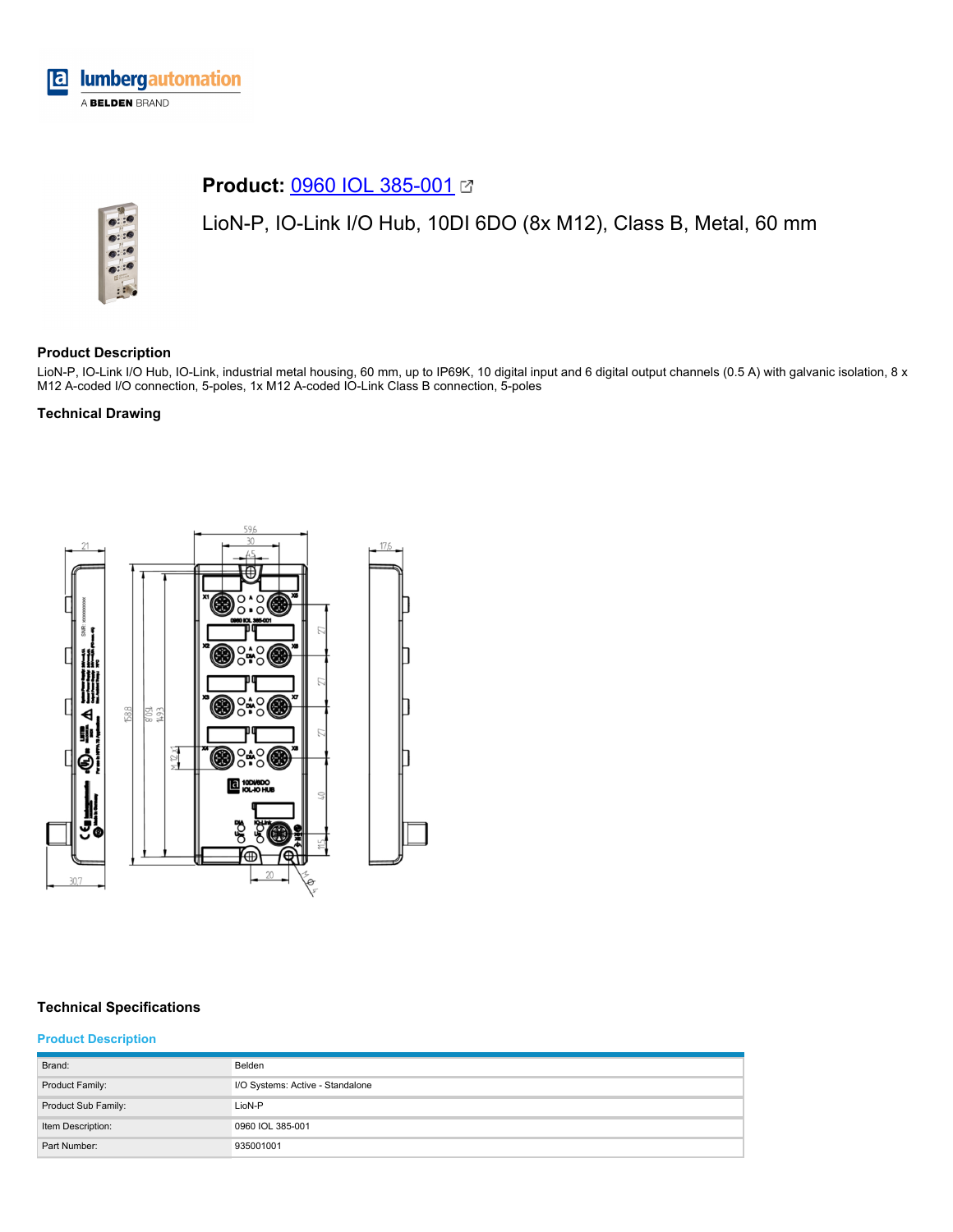| Device Type:                      | IO-Link Hub                      |
|-----------------------------------|----------------------------------|
| Protocol:                         | IO-Link                          |
| I/O Function:                     | 10DI 6DO                         |
| <b>Bus Connection:</b>            | M12, 5-poles, A-coded            |
| Power Connection (System Supply): | M12, 5-poles, A-coded            |
| I/O Connection:                   | M12, 5-poles, A-coded            |
| I/O Type:                         | Digital Input and Digital Output |

### **General Data**

| Housing Material:                          | Metal, Zinc Die-cast                                                                                                     |
|--------------------------------------------|--------------------------------------------------------------------------------------------------------------------------|
| Housing Plating:                           | Nickel, matt                                                                                                             |
| Housing Color:                             | <b>Grey Metallic</b>                                                                                                     |
| Protection Degree / IP Rating**:           | IP65, IP67, IP69K                                                                                                        |
| Potted:                                    | Yes                                                                                                                      |
| Dimensions (W x H x D):                    | 60 mm x 31 mm x 159 mm                                                                                                   |
| Weight:                                    | 390 g                                                                                                                    |
| Ambient Temperature (Operation)*:          | -20 °C to 70 °C                                                                                                          |
| Ambient Temperature (Storage/Transport):   | -25 °C to 85 °C                                                                                                          |
| Permissible Humidity (Operation):          | 5 %  95 % (For UL applications max. 80 %)                                                                                |
| Permissible Humidity (Storage/Transport):  | 5 %  95 % (For UL applications max. 80 %)                                                                                |
| Air Pressure (Operation):                  | 80 kPa  106 kPa (up to 2000 m above sea level)                                                                           |
| Air Pressure (Storage/Transport):          | 80 kPa  106 kPa (up to 2000 m above sea level)                                                                           |
| Flammabilty Class:                         | UL 94 (IEC 61010)                                                                                                        |
| Protection Class:                          | III, IEC 61140, EN 61140, VDE 0140-1                                                                                     |
| Pollution Degree:                          | 3 acc. to EN 60664-1, VDE 0110-1                                                                                         |
| <b>Vibration Resistance:</b>               | 15 g / 5 -500 Hz                                                                                                         |
| <b>Shock Resistance:</b>                   | 50 g / 11ms                                                                                                              |
| Mean Time To Failure (MTTF):               | 1781 years. acc. to Telcordia SR-332 (2011) 20°C                                                                         |
| <b>Contact Base Material:</b>              | M12, A-coded, CuSn, Gold-plated                                                                                          |
| <b>Contact Bearer Material:</b>            | PA                                                                                                                       |
| O-Ring Material:                           | <b>FKM</b>                                                                                                               |
| Mounting:                                  | 2 hole screw mounting. Use standard M4 x 25 / 30 screws with toothed lock washer (as per DIN 125) and self-locking nuts. |
| Fastening Torque (Fixing Screw):           | M4: 1 Nm                                                                                                                 |
| Fastening Torque (Ground Connection (FE)): | M4: 1 Nm                                                                                                                 |
| Fastening Torque (Bus Connection):         | M12: 0.5 Nm                                                                                                              |
| Fastening Torque (Power Connection):       | M12: 0.5 Nm                                                                                                              |
| Fastening Torque (I/O Connection):         | M12: 0.5 Nm                                                                                                              |

#### **IO-Links**

| Protocol:                     | IO-Link                                 |
|-------------------------------|-----------------------------------------|
| Connection:                   | M12, 5-poles, A-coded                   |
| Number of Connections:        |                                         |
| Specification:                | V1.1.2                                  |
| IO-Link Class:                | Class B                                 |
| Transmission Rate / COM Mode: | COM 3 (230.4 kbps)                      |
| Cycle Time / Update Rate:     | min. 1 ms                               |
| Parameter Storage:            | Supported                               |
| Frame Type:                   | Type 2 V                                |
| Process Data Length:          | 4 Bytes Input Data, 4 Bytes Output Data |
| Configuration:                | IODD, Process Data                      |

**Power Supply**

| Connection Module Supply Voltage:       | M12, 5-poles, A-coded |
|-----------------------------------------|-----------------------|
| Number of Connections:                  |                       |
| Current Carrying Capacity of Connector: | max. 4 A              |
| Module Supply Voltage (Nominal):        | 24 V DC (SELV/PELV)   |
| Module Supply Voltage (Range):          | 18 V DC to 30 V DC    |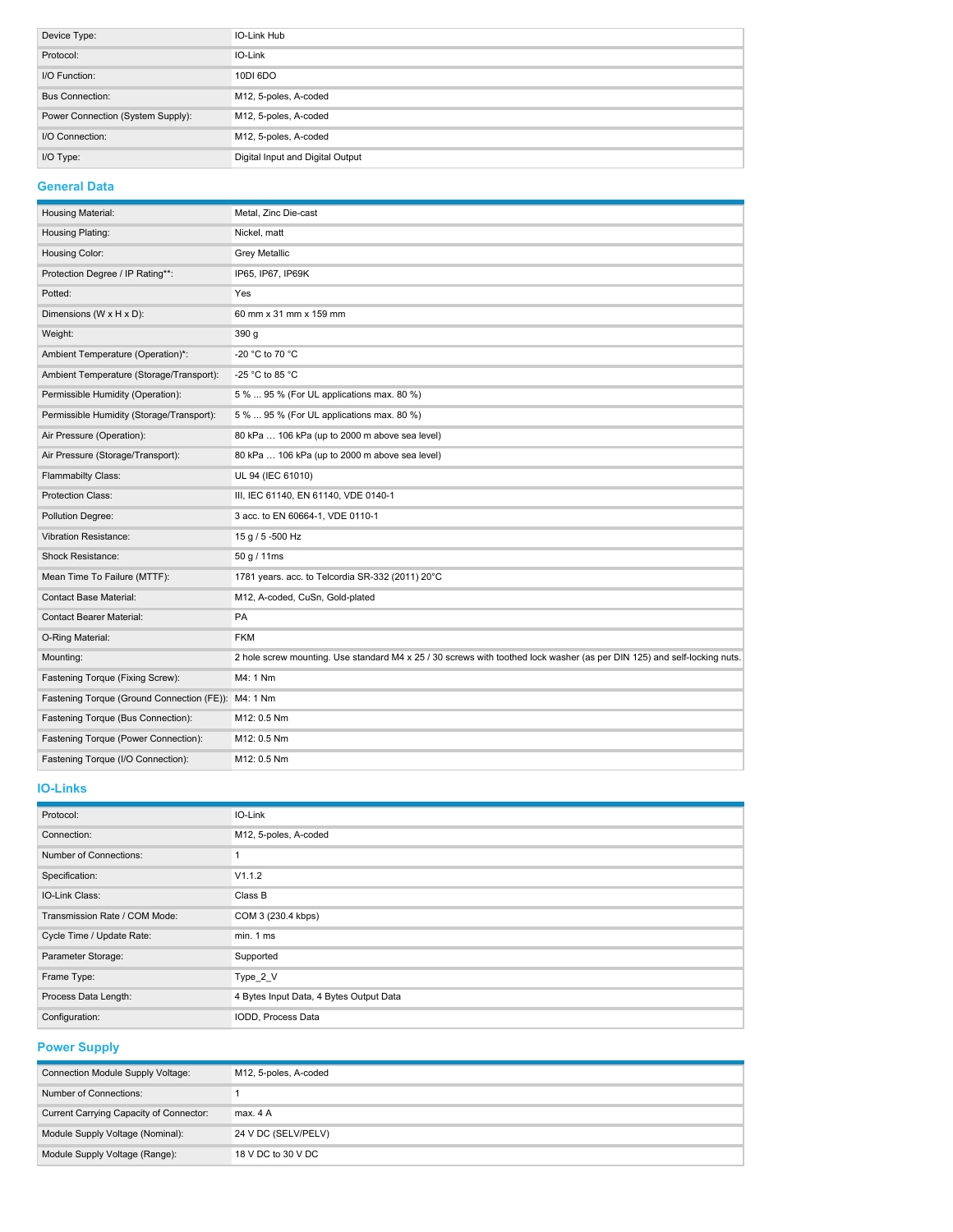| Current Consumption (typ.):             | 80 mA (at 24 V DC)           |
|-----------------------------------------|------------------------------|
| Reverse Polarity Protection:            | Yes                          |
| Status Indicator:                       | LED green                    |
| Diagnostic Indicator:                   | LED red                      |
| Connection Sensor Supply Voltage:       | M12 Power, 5-poles, L-coded  |
| Current Carrying Capacity of Connector: | max. 4A                      |
| Sensor Supply Voltage (Nominal):        | 24 V DC (SELV/PELV)          |
| Sensor Supply Voltage (Range):          | 18 V DC to 30 V DC           |
| Reverse Polarity Protection:            | Yes                          |
| Status Indicator:                       | LED green                    |
| Diagnostic Indicator:                   | LED red                      |
| Connection Actuator Supply Voltage:     | via Module Supply Connection |
| Current Carrying Capacity of Connector: | max. 4A                      |
| Actuator Supply Voltage (Nominal):      | 24 V DC (SELV/PELV)          |
| Actuator Supply Voltage (Range):        | 18 V DC to 30 V DC           |
| Reverse Polarity Protection:            | Yes                          |
| Status Indicator:                       | LED green                    |
| Diagnostic Indicator:                   | LED red                      |

### **Digital Input Channels**

| Number of Digital Input Channels: | max. 10, fixed                                                               |
|-----------------------------------|------------------------------------------------------------------------------|
| Connection:                       | M12, 5-poles, A-coded                                                        |
| Number of Ports:                  | 5x, X1 to X5                                                                 |
| Channel Type:                     | Type 3 acc. to IEC 61131-2                                                   |
| Input Wiring:                     | 2-, 3-, 4-wire                                                               |
| Nominal Voltage:                  | 24 V DC via US (module power supply)                                         |
| Nominal Current:                  | typ. 5 mA                                                                    |
| Sensor Current Supply:            | max. 700 mA per module (Consider 1L+ limitation of connected IO-Link Master) |
| Sensor Type:                      | PNP                                                                          |
| Input Voltage Range "0" signal:   | $-3$ V DC $+5$ V DC                                                          |
| Input Voltage Range "1" signal:   | 11 V DC  30 V DC                                                             |
| Input Filter Time:                | 0 to 3 ms, configurable                                                      |
| Protective Circuit:               | Electronicaly: Overload protection, short-circuit protection                 |
| Status Indicator:                 | LED white or yellow per channel                                              |
| Diagnostic Indicator:             | LED red per port                                                             |

### **Digital Output Channels**

| Number of Digital Output Channels: | max. 6, fixed                                                |
|------------------------------------|--------------------------------------------------------------|
| Connection:                        | M12, 5-poles, A-coded                                        |
| Number of Ports:                   | 3x, X6 to X8                                                 |
| Channel Type:                      | p-switching                                                  |
| Output Wiring:                     | 2-, 3-wire                                                   |
| Nominal Voltage:                   | 24 V DC via Uaux (supplied by 2L+ of IO-Link Master)         |
| Output Current per Channel:        | max. 0,5 A                                                   |
| Output Current per Module:         | Consider 2L+ limitation of connected IO-Link Master          |
| Galvanically Isolated:             | Yes                                                          |
| <b>Protective Circuit:</b>         | Electronicaly: Overload protection, short-circuit protection |
| Overload Behavior:                 | Auto off and on switching / Manual restart                   |
| Status Indicator:                  | LED white or yellow per channel                              |
| Diagnostic Idicator:               | LED red per channel                                          |

**Electrical Isolation**

| US (System Supply Voltage) / FE: | 500 V DC |
|----------------------------------|----------|
| Uaux / FE:                       | 500 V DC |
| Bus connection / FE:             | 500 V DC |

**EMC Conformance**